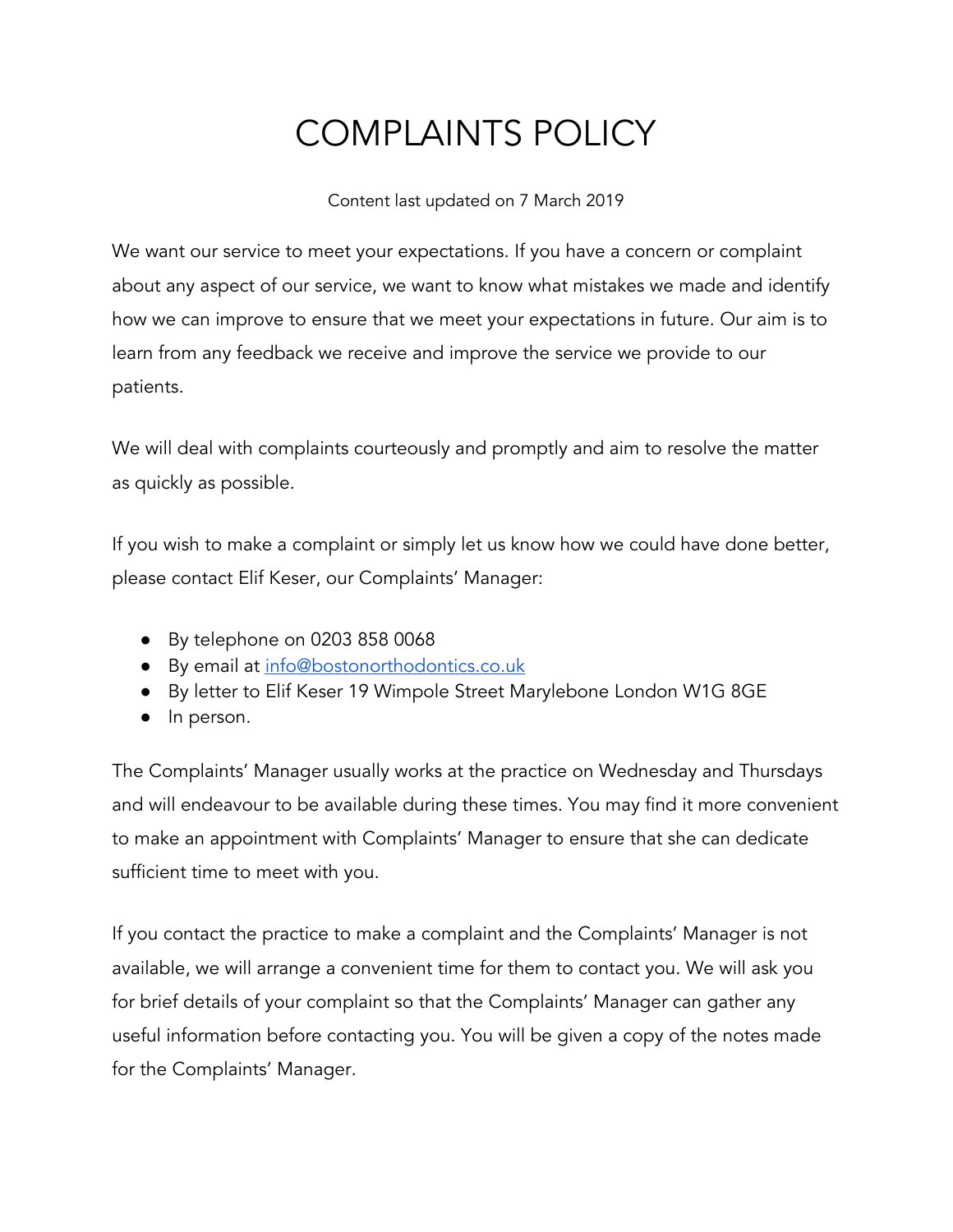If the matter requires a more immediate response, we will arrange for a senior member of the dental team to deal with it.

If your complaint is about your dental treatment or the fee charged, we will usually ask the dentist concerned to contact you, unless you do not want this.

We acknowledge all complaints in writing and enclose a copy of this code of practice as soon as possible, normally within 3 working days.

We will offer to discuss the complaint with you and will ask how you would like to be kept informed of developments – by telephone, letters or e-mail or by face-to-face meetings. We will let you know how we will deal with your complaint and the likely time that the investigation will take to complete. If you do not wish to discuss the complaint further, we will still let you know the expected timescale for completing the investigation.

We will investigate your complaint within 10 days and, as far as reasonably practicable, will let you know how our investigation is progressing.

When we have completed our investigation, we will provide you with a full written report, unless you have told us that you do not wish for further communication. The report will explain how we considered the complaint, the conclusions we reached for each part of your complaint, details of any remedial action we have taken and whether further action is needed.

We keep proper and comprehensive records of any complaints that we receive and the action we have taken following investigation. We review these records regularly to ensure that we recognise our mistakes and take every opportunity to improve our service.